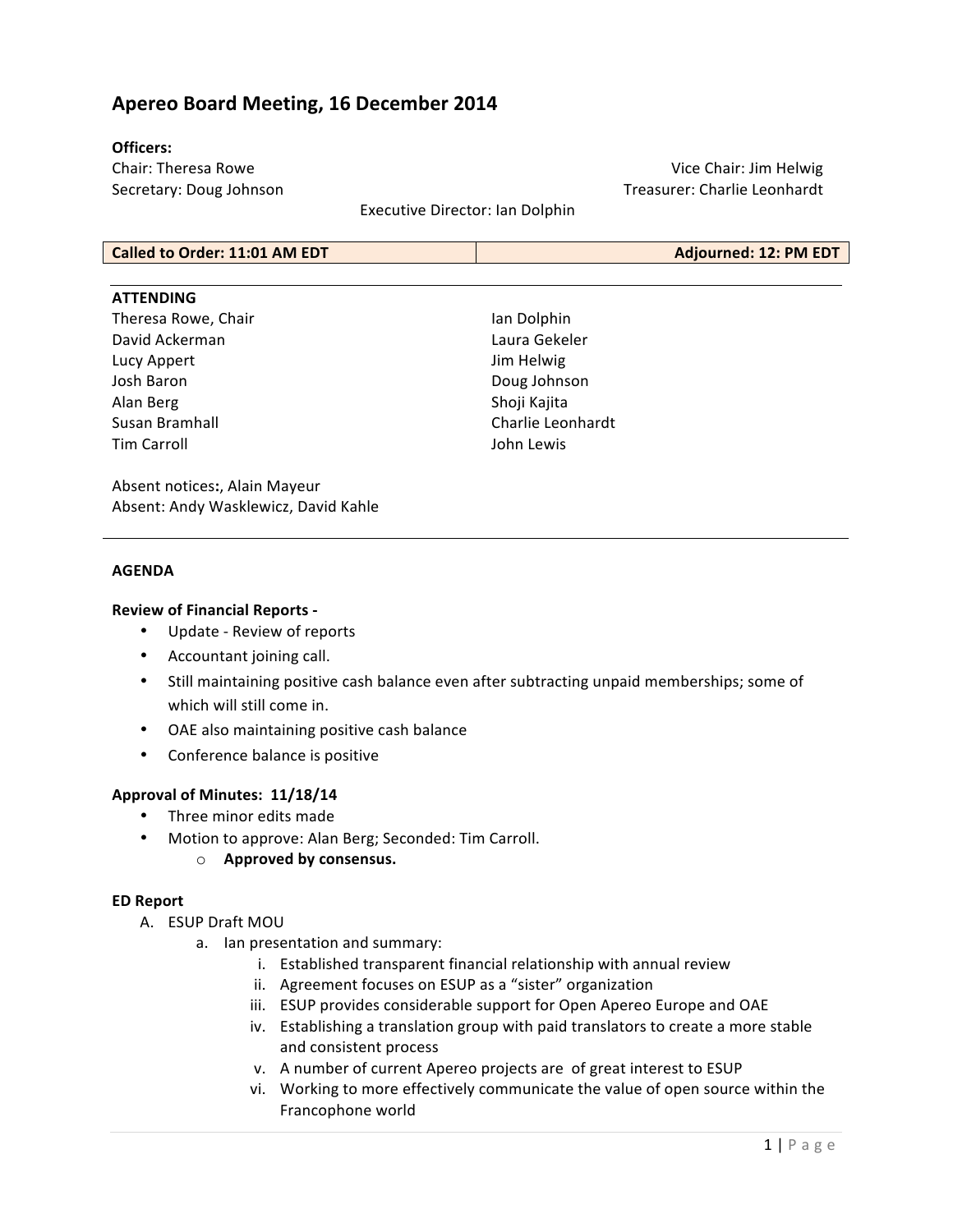- b. Board Comments:
	- i. Members expressed appreciation for detailed action items, for accountability, and most of all for clarity of the document
- **c.** Motion to Approve the MOU: Jim Helwig. Second: Lucy Appert.
	- **i. Approved** *Nem Con*

## *Motion to move to Executive Session<sup>1</sup> by David Ackerman; Seconded: Alan Berg.*

- *Approved by consensus*
- *Executive Session ended: 11:56*

### **Board Officer Elections**

- There was a tied vote and a low level of participation.
- Motion to re-run the poll: David Ackerman; Seconded: Alan Berg.
	- o **Approved by voice vote.**

### **Recommendations (Tim Carroll):**

- Tim suggested that we make a practice of putting out a call for topics several days in advance of each board meeting. Comments from others that we try to do this starting next month.
- Further discussion and request to move forward on "Friends of Apereo" concept
	- $\circ$  Perhaps establish a small subcommittee
	- o **Approved. Tim Carroll "took the bullet," and will chair this subcommittee.**

#### **Adjournment:**

Moved: Lucy Appert. Seconded: Laura Gekeler and David Ackerman beat the rest of the **Board. Meeting adjourned at 12:04 PM (EDT)**

# **Information Items**

#### **Pending Board Reports**

- Action Item: Subcommittee Membership Dues Structure (Ian, Doug, David, Charlie)
- Action Item: Subcommittee Leveraging HE Marketing programs & students (Josh Baron, Theresa Rowe, Andy Wasklewicz).
	- $\circ$  Internships? Becoming part of the fabric of learning for HE institutions NB Josh may be prepared to speak to this item - we have movement.
- Action Item: Scorecard metrics for organizational health, leading to performance goals (Ian)

#### **Participation Calendar:**

 

o New Year Schedule to be announced

<sup>&</sup>lt;sup>1</sup> Move to Go Into Executive Session. This motion is a privileged motion and requires a majority vote. If the motion is adopted, the meeting becomes private until the members vote to end the Executive Session. Business conducted in Executive Session is confidential and may not be shared. Because discussions in Executive Session are confidential, minutes are suspended until the Session ends.